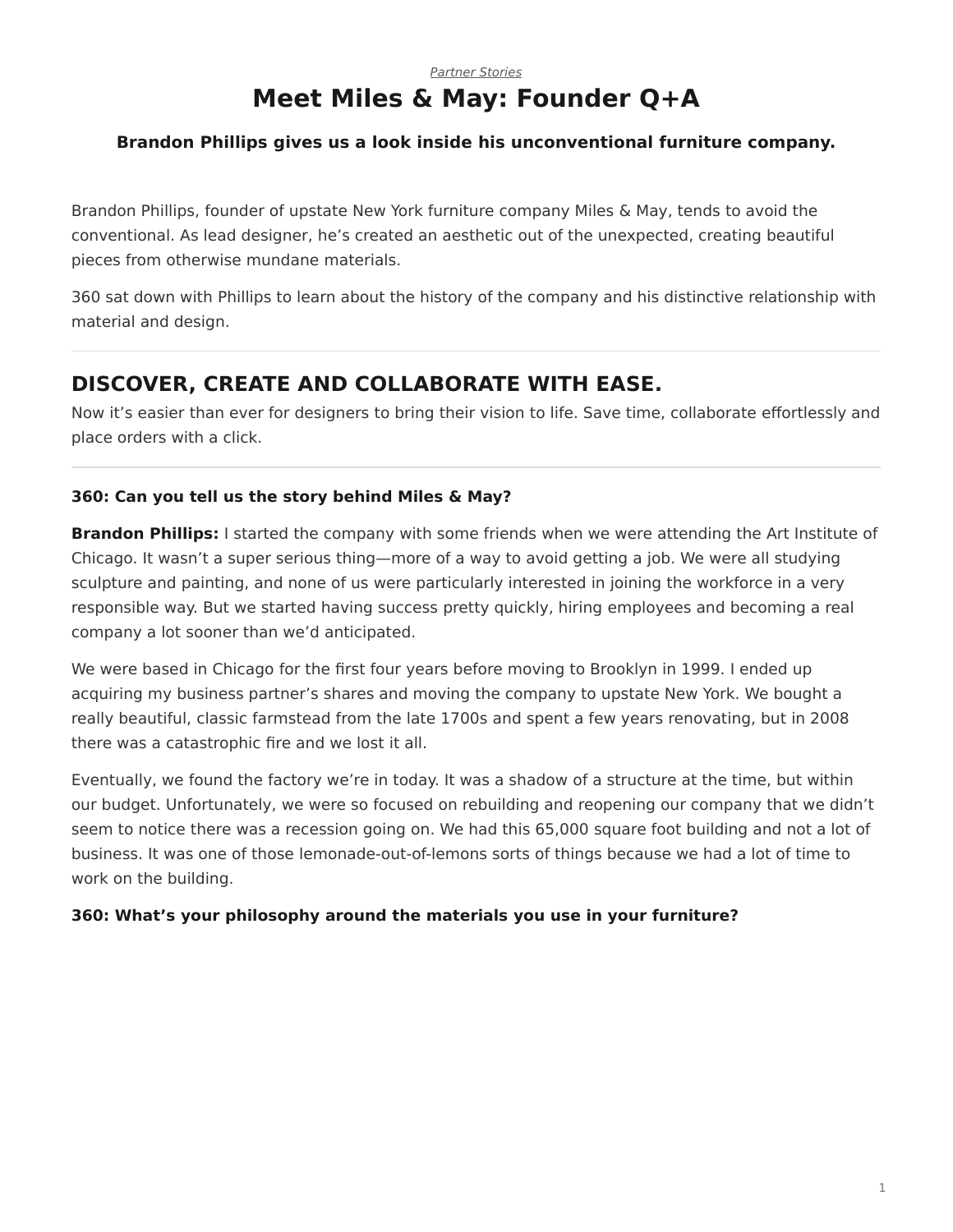**BP:** I trained as a sculptor and a lot of my early interest in furniture was more material based. I would fall in love with these different materials that didn't obviously lend themselves to a beautiful finished piece. If you're starting out with a gorgeous piece of curly walnut, you don't really have to do anything to it. I don't want to say that doesn't take any skill or cleverness, but it's hard not to make a beautiful piece of wood look attractive.

My original interest was to take something subjectively ugly and try to represent it in a more beautiful way. Finding a really boring material and using form, function and presentation to make it more interesting.

#### **360: How do you find your materials?**

**BP:** In Brooklyn, there were a few heavy timber dealers that dealt mainly with construction. I would show up to find that one perfect beam, which was always at the bottom of the stack, and this one young salesman would sit there and patiently work with us to get it out. Now he specializes in reused and reclaimed material, and he still keeps us in mind when he finds something special. For example, he worked with New York City to legally acquire some of the classic manhole covers after the city had replaced them, and we made little coffee tables out of them.

We also have relationships with some smaller logging companies. One of the benefits of having so much space is that it allows us to buy these beautiful materials and warehouse them. Then when the right projects or designs come along, we use them up.

#### **360: Tell us a little bit about your design process.**

**BP:** I wasn't computer trained in art school. I just missed the cut off. Kids younger than me were native to computers and I didn't have email until well after college. Because of that, our design process is very physical. We'll design a chair with bits and pieces of wood screwed together and duct tape wrapped around it. I usually work on a physical form first and then I spend a lot of time going back to figure out how to actually make it. It's more sculptural.

Given the size of our company, I really do enjoy that I still get to make things. A lot of our products have a good human relationship because they've been physically created, not on a computer or a piece of paper. Our pieces don't look like a drawing because there wasn't a drawing. That sets you up for more mistakes, but you end up having some really serendipitous discoveries along the way.

## **MILES & MAY**

Explore Miles & May's offering of honest design articulated through unique materials and impeccable craftsmanship

**[+About Steelcase](https://www.steelcase.com/discover/steelcase/our-company/)**